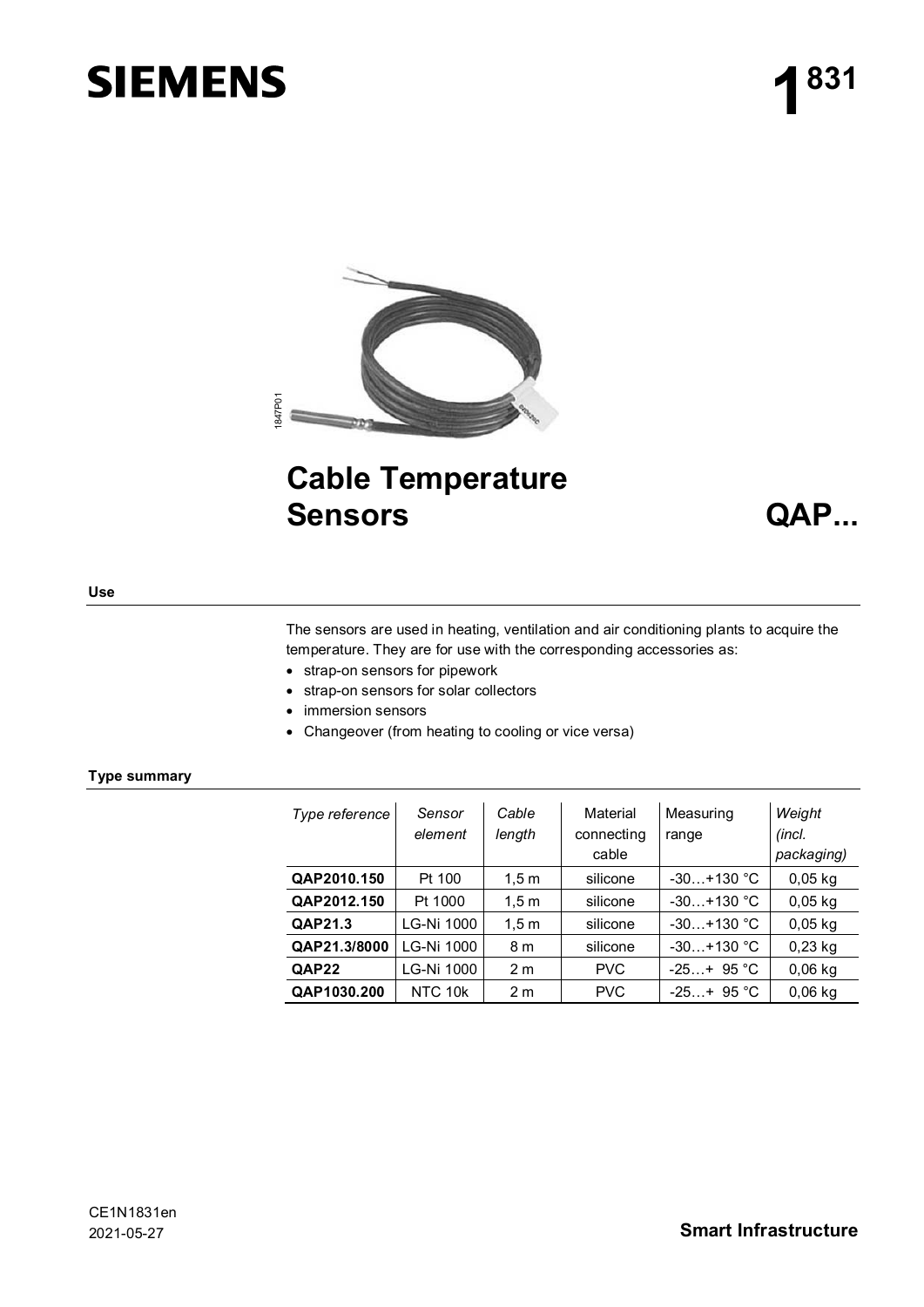| <b>Accessories</b> | Name                                                                                                                                                       | Part number/<br>type reference |  |
|--------------------|------------------------------------------------------------------------------------------------------------------------------------------------------------|--------------------------------|--|
|                    | Protection pocket, Ms63, PN10, immersion length 100 mm                                                                                                     | ALT-SB100 <sup>1)</sup>        |  |
|                    | Cable holder for protection pocket mounting                                                                                                                | 4 213 1416 0                   |  |
|                    | Changeover mounting kit<br>For fitting on pipes (pipes of about 1318 mm dia.),<br>consisting of holding piece and cable ties (2x)                          | ARG22.1 $^{2}$                 |  |
|                    | <b>ARG22.2</b><br>Aluminium bar<br>Consisting of bar with riveted holder and rubber grommet                                                                |                                |  |
|                    | For other protection pocket accessories, refer to Data Sheet N1194.<br>2) Suited for max. 95 °C. Use cable ties made of metal for temperatures above 95 °C |                                |  |

## **Ordering and delivery**

When ordering, please give type reference of sensor and part numbers / type reference of the accessories required.

Example: Cable temperature sensor **QAP2010.150**.

The cable temperature sensor is supplied without any mounting accessories. These must be ordered separately.

# **Equipment combinations**

The cable temperature sensors are suited for use with all types of controllers that can handle the sensor's passive output signal.

#### **Function**

The sensor acquires the temperature via its sensing element. The resistance of the sensing element changes as a function of the ambient temperature. The resistance value is used for further handling by a suitable controller.

## **Sensing elements**



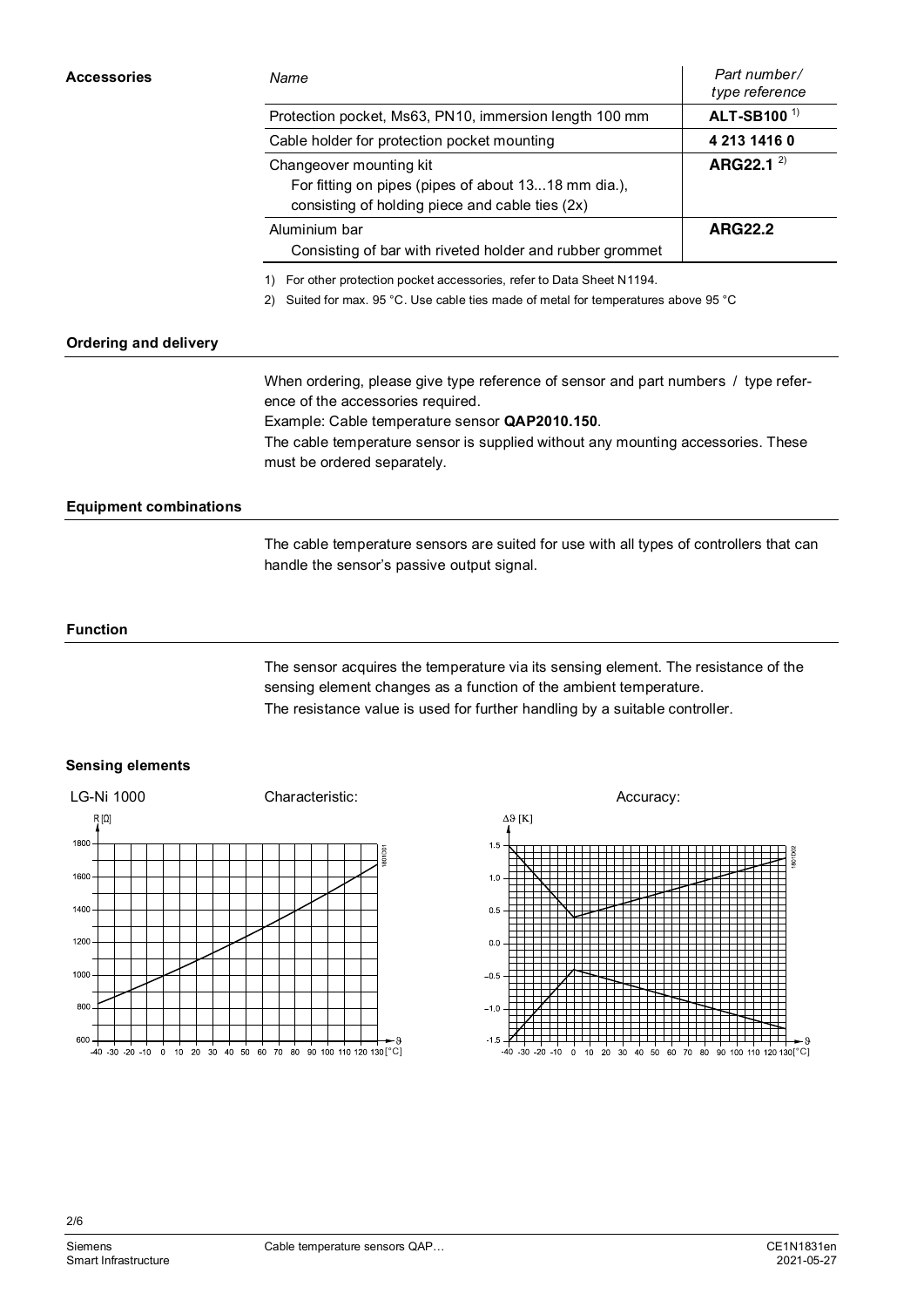

*Legend*

R Resistance in Ohm<br>9 Temperature in deg Temperature in degrees Celsius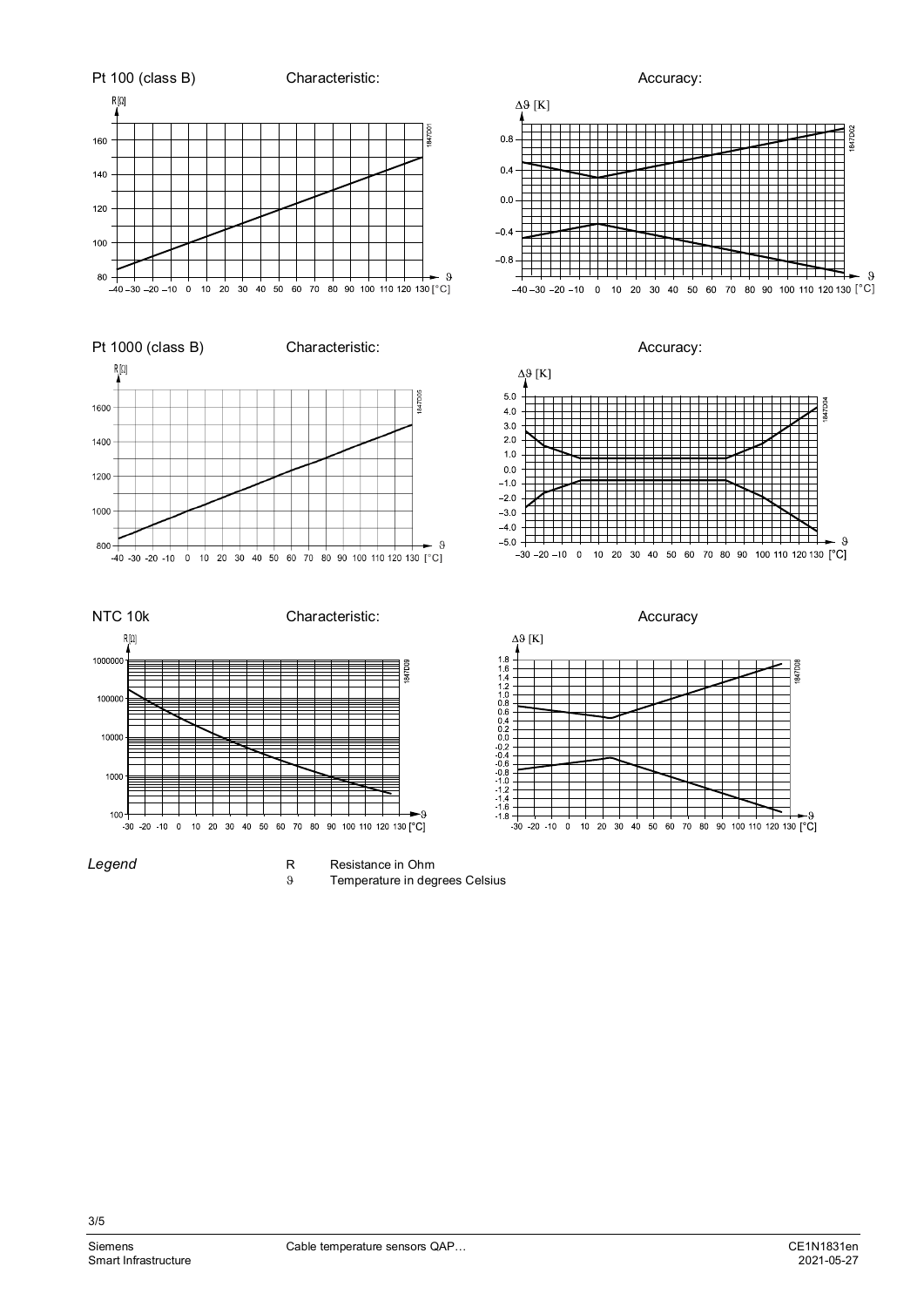The sensor consists of sleeve (40.5 mm in length), sensing element and 2-core connecting cable. The sensing element is encapsulated in the sleeve so that it is mechanically and electrically protected. The sleeve also ensures strain relief for the connecting cable. The end of the cable carries ferrules for easy connection. Different accessories are available for fixing the sensor.

#### **Engineering notes**

The permissible cable lengths are dependent on the type of controller with which the sensor is used. They are specified in the Data Sheet of the relevant controller.

#### **Mounting and installation notes**

The connecting cable should always be connected to a conduit box.

When mounted in a protection pocket, the sensor must always be fixed in the pocket by means of the cable holder.

Instructions for mounting in induction or fan coil units:

The sensor should be fitted in the location specified by the manufacturer of the terminal unit. If there is no such specification, it must be fitted in the return air flow where it captures the temperature of the room air drawn in. It should be fitted as high as possible to minimize the floor effect. The sensor must be protected against heat radiation from the terminal unit.

#### **Disposal**



The device is considered electrical and electronic equipment for disposal in terms of the applicable European Directive and may not be disposed of as domestic garbage.

- Dispose of the device via the channels provided for this purpose.
- Comply with all local and currently applicable laws and regulations.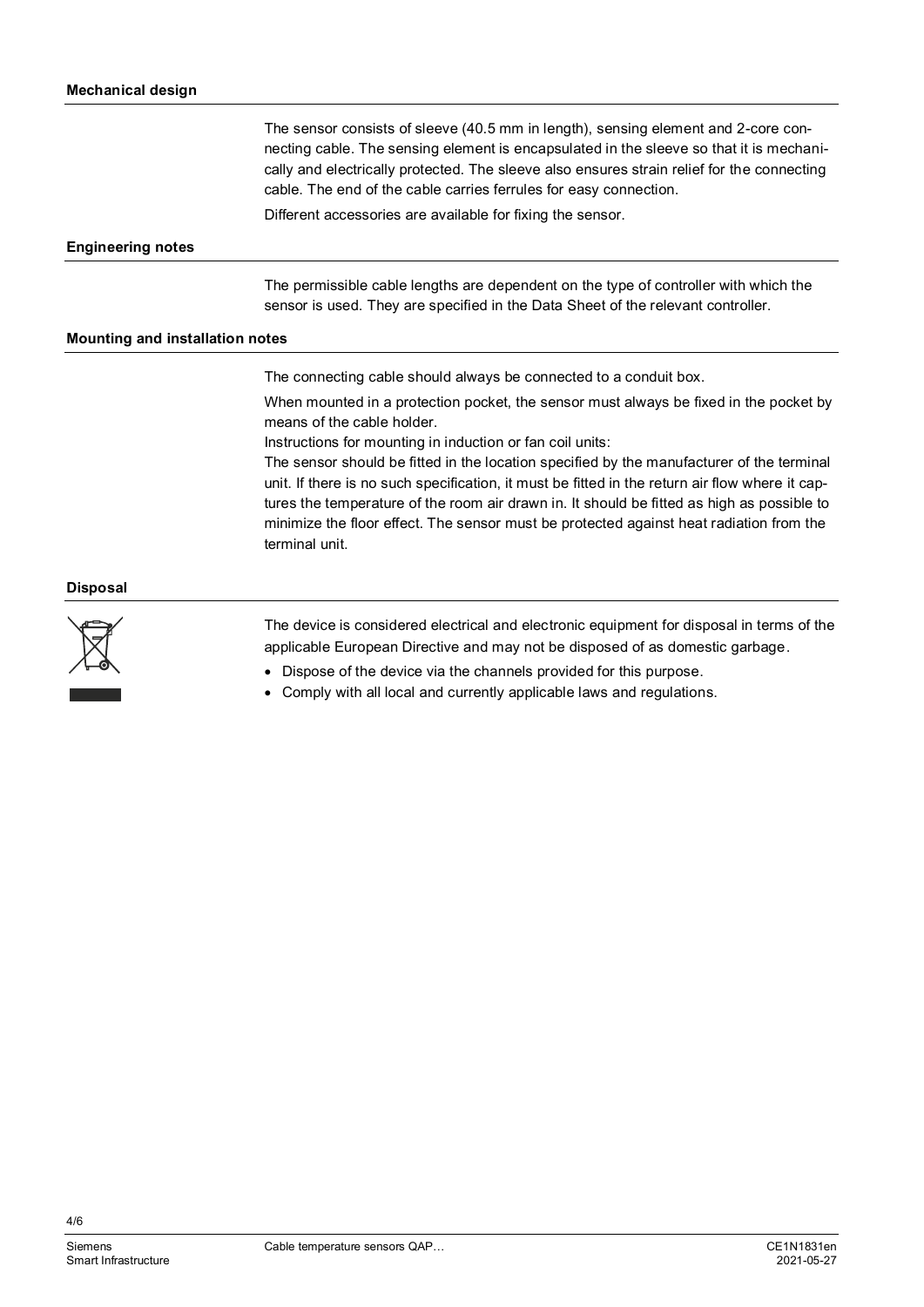# **Technical data**

| <b>Functional data</b>        | Measuring range                                                                               | refer to "Type summary"                 |  |  |
|-------------------------------|-----------------------------------------------------------------------------------------------|-----------------------------------------|--|--|
|                               | Sensing element                                                                               | refer to "Type summary"                 |  |  |
|                               | Time constant                                                                                 |                                         |  |  |
|                               | Sensor with ARG22.1 (attached to pipe)                                                        | approx. 25 s                            |  |  |
|                               | Sensor with protection pocket                                                                 | < 30 s                                  |  |  |
|                               | Sensor with ARG22.2 in air at $v = 3$ m/s $\le 1$ min                                         |                                         |  |  |
|                               | Measurement accuracy                                                                          | refer to "Function"                     |  |  |
|                               | Type of measurement and output                                                                | passive                                 |  |  |
| Degree of protection          | Protection degree of housing                                                                  | IP65 according to EN 60529              |  |  |
|                               | <b>Protection class</b>                                                                       | III according to EN 60730-1             |  |  |
| <b>Electrical connections</b> | Connecting cable                                                                              | 2-core, interchangeable                 |  |  |
|                               | Cross-sectional area                                                                          | $2 \times 0.34$ mm <sup>2</sup>         |  |  |
|                               | Length                                                                                        | see "Type summary"                      |  |  |
|                               | Perm. cable lengths                                                                           | refer to "Engineering notes"            |  |  |
| Environmental conditions      | Permissible ambient temperature                                                               |                                         |  |  |
|                               | for silicone cables                                                                           | $-30+140$ °C                            |  |  |
|                               | for PVC cables                                                                                | $-25+95$ °C, Short-time (2 h/d) +110 °C |  |  |
|                               | Perm. ambient humidity                                                                        | 95 % r. h.                              |  |  |
|                               | EU conformity (CE)                                                                            | 8000073890 *)                           |  |  |
| Environmental                 | The product environmental declaration CE1E1701 <sup>*)</sup> contains data on environmentally |                                         |  |  |
| compatibility                 | compatible product design and assessments (RoHS compliance, materials composi-                |                                         |  |  |
|                               | tion, packaging, environmental benefit, disposal).                                            |                                         |  |  |
| <b>Materials</b>              | Sensor sleeve                                                                                 | stainless steel 1.4571 (V4A)            |  |  |
|                               | Connecting cables                                                                             | refer to "Type summary"                 |  |  |
|                               | Packaging                                                                                     | corrugated cardboard                    |  |  |
| Weight                        | Incl. packaging                                                                               | refer to "Type summary"                 |  |  |
|                               | *) The documents can be downloaded from http://siemens.com/bt/download.                       |                                         |  |  |